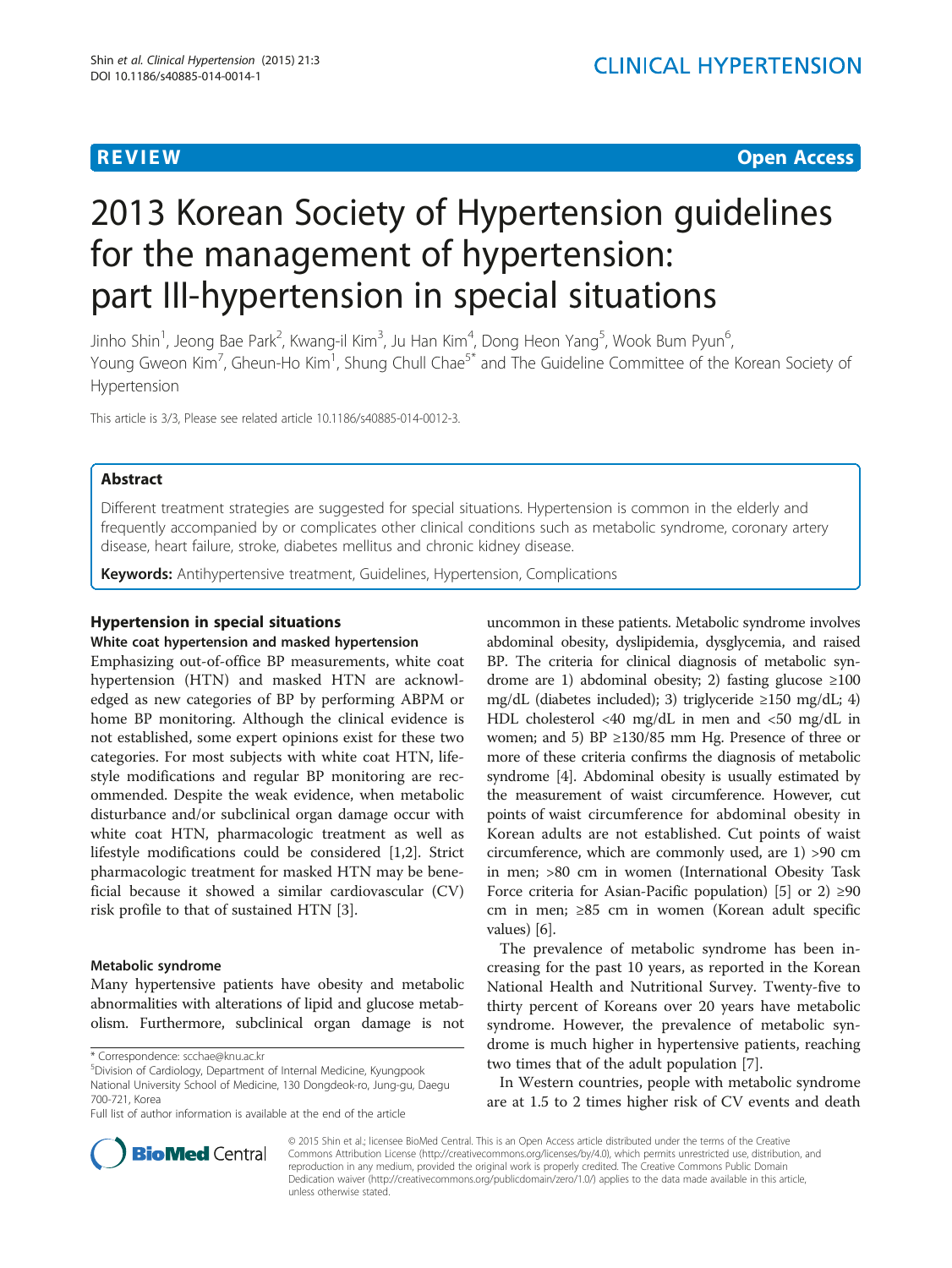than those without metabolic syndrome, [\[8](#page-7-0)] and incident diabetes is five times higher in people with metabolic syndrome [[9\]](#page-7-0). In Asian countries, metabolic syndrome had a relative risk of incident diabetes of three to four, which is a little lower compared to that in Western countries [[10,11\]](#page-7-0). The most powerful predictor of incident diabetes is hyperglycemia in people with metabolic syndrome. However, metabolic syndrome, even without hyperglycemia, was associated with an increased risk of incident diabetes; the relative risk is 2.4 in Japanese populations [\[11](#page-7-0)]. In addition to metabolic syndrome, HTN is a risk factor for incident diabetes, [[12\]](#page-7-0) with a relative risk for incident diabetes of two [\[13,14](#page-7-0)].

In hypertensive patients with metabolic syndrome, antihypertensive treatment aims mainly to prevent CV morbidity and mortality, while lowering or preventing incident diabetes. Antihypertensive treatment in non-diabetic patients with metabolic syndrome is discussed below, while that in diabetic/cardiovascular disease (CVD) patients with metabolic syndrome are discussed in other respective sections of the special situations chapter. Lifestyle modifications, especially weight reduction and regular exercise, are strongly recommended in all hypertensive patients, as they decrease BP, improve metabolic abnormalities, and delay incident diabetes.

Antihypertensive drugs to be selected should have adequate BP lowering efficacy, as well as favorable or neutral effects on insulin sensitivity and metabolic abnormalities. Thus, angiotensin-converting enzyme ACE inhibitors, angiotensin receptor blockers (ARBs), and calcium antagonists are preferred. Among beta-blockers, vasodilating beta-blockers such as carvedilol and nebivolol can be selected when angiotensin-converting enzyme inhibitors or angiotensin receptor blockers are avoided. Carvedilol and nebivolol have no unfavorable effects on glucose and lipid metabolism [[15](#page-7-0)-[17](#page-7-0)]. These beta-blockers can be used as combination therapy with angiotensin-converting enzyme inhibitors or angiotensin receptor blockers. However, the BP lowering efficacy is lower with a combination of beta-blockers and angiotensin-converting enzyme inhibitors or angiotensin receptor blockers than with a combination of beta-blockers and calcium antagonists. Old generation beta-blockers such as propranolol, atenolol, and metoprolol are associated with an increased risk of new onset diabetes and unfavorable effects on lipid metabolism [\[18,19](#page-7-0)]. The long-term use of these drugs as monotherapy needs to consider the risk for new onset diabetes and dyslipidemia.

Thiazides and thiazide-like diuretics are avoided as monotherapy or at high dose but used as combination therapy or at low dose. These diuretics can induce hypokalemia and new onset diabetes and have unfavorable effects on lipid metabolism. Combination with old generation beta-blockers is avoided. They can be used with potassiumsparing diuretics. The preferred approach is combination with angiotensin-converting enzyme inhibitors and angiotensin receptor blockers to minimize their unfavorable effects on glucose and lipid metabolism.

The combination of angiotensin-converting enzyme inhibitors and angiotensin receptor blockers and thiazide diuretics is less favorable in terms of CV events and incident diabetes than combination of angiotensin-converting enzyme inhibitors or angiotensin receptor blockers and calcium antagonists [\[20\]](#page-7-0).

#### Diabetes mellitus

The prevalence of HTN is twofold in diabetic patients compared to that in the general population, and the occurrence of diabetes is 2.5 times higher in hypertensive patients [\[14,19](#page-7-0)]. The coexistence of HTN and diabetes causes the progression of CVD, stroke, and renal disease. The high risk of HTN in diabetic patients is known to be due to weight gain and hyperinsulinemia, hyperactivity of sympathetic nervous system, and the increase of body fluids by the renal retention of sodium. Additionally, hyperglycemia further increases the risk of HTN by increasing arterial stiffness and progressing atherosclerosis. The nocturnal dipping disappears in diabetic patients, and it is related with subclinical organ damage such as left ventricular hypertrophy (LVH) and microalbuminuria. In UKPDS-36, each 10 mm Hg decrease in mean systolic blood pressure (SBP) was associated with risk reductions of 12% for any complication related to diabetes, 15% for deaths related to diabetes, 11% for myocardial infarction, and 13% for microvascular complications [[21](#page-7-0)]. Previous studies show that appropriate BP control can reduce the incidence of CVD [[22](#page-7-0)-[25\]](#page-7-0).

The recommended target for BP in diabetic patients is <140/85 mm Hg. In previous guidelines, the recommended BP was <130/80 mm Hg or <140/80 mm Hg in diabetic patients [\[26\]](#page-7-0). However, recent studies showed that maintaining a low BP did not result in a reduction of the incidence of CV events [[27](#page-7-0)]. Therefore, the cost-effectiveness and side effects of antihypertensive drugs should be considered when the BP drops excessively in diabetic patients.

According to a recent meta-analysis, all classes of antihypertensive agents, such as ACE inhibitors, ARBs, calcium channel blockers, beta-blockers, and diuretics, are useful [[28](#page-7-0)]. ACE inhibitors and ARBs are recommended as first line antihypertensive therapy in a patient without compelling indications. The superiority of one antihypertensive class over others is controversial. The choice of a particular class is less significant in practice because two or more antihypertensives should be combined in order to obtain sufficient decrease in BP in most diabetic patients. However, the combination of beta-blockers and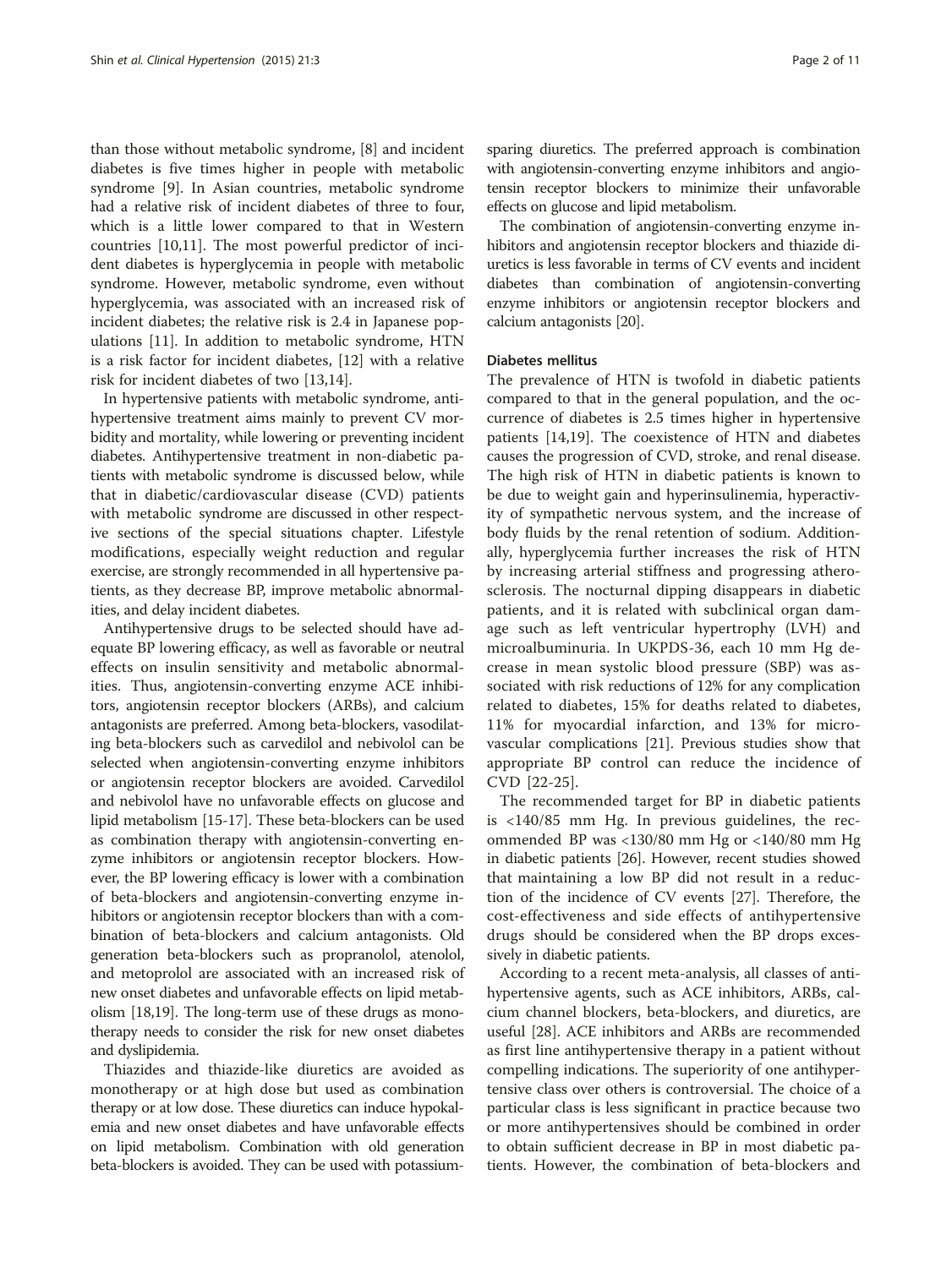thiazide diuretics needs to be prescribed with caution as it could worsen glucose control by increasing insulin resistance [[18\]](#page-7-0).

#### Hypertension in older adults

The treatment of HTN in older adults reduces the occurrence of vascular disease and mortality. The benefit of treatment is also observed with regard to isolated systolic HTN. Accordingly, HTN needs to be actively diagnosed and treated in older adults [\[29](#page-7-0)].

However, the pharmacological treatment of stage I HTN in patients aged 80 years or older remains undetermined. Thus, the characteristics of the patient should be considered. The characteristic findings in elderly hypertensive patients are increased SBP and pulse pressure due to increased central arterial stiffness. Moreover, atherosclerotic renovascular HTN is commonly observed. Non-dipper, increased daytime BP variability, and orthostatic or postprandial hypotension are also characteristic findings in elderly patients with HTN.

The non-pharmacological treatment in elderly HTN patients is effective; however, the impact on patients' quality of life should be considered [\[30](#page-7-0)]. The target SBP for older patients is <140 to 150 mm Hg, but orthostatic hypotension should be avoided [\[31,32\]](#page-7-0). Additional studies are required to confirm the target SBP in old or frail patients.

The initial dose of the pharmacologic treatment is reduced by half in younger patients and gradually increased. Elderly hypertensive patients without comorbidities should be treated with ACE inhibitors, angiotensin receptor blockers, calcium antagonists, and diuretics [[33](#page-7-0)-[36\]](#page-7-0). Beta-blockers do not improve prognosis as much as other drug classes in elderly hypertensive patients [[37](#page-7-0)-[39\]](#page-7-0). However, beta-blockers would be effective in patients with angina, heart failure, or tachycardia. Combination therapy with two or more drugs should be considered if the BP is not controlled with monotherapy. Patients with comorbidities require special consideration. It is safe to slowly lower the BP in elderly patients. Complications caused by medication should be monitored when increasing the drug dose. Orthostatic hypotension should be periodically checked by positional BP measurement.

#### Cardiovascular diseases

#### Coronary artery disease

HTN is a major risk factor of coronary artery disease and is associated with the occurrence of myocardial infarction [[25](#page-7-0)]. The incidence of ischemic heart disease increases when SBP is >140 mm Hg [[40\]](#page-7-0) and mortality increases when SBP is >120 mm Hg [[41,42](#page-7-0)]. Previous guidelines have recommended a target SBP <130 mm Hg in patients with coronary artery disease, although the level

of evidence is weak. Therefore, the present recommended SBP in coronary artery disease is <140 mm Hg.

The preferred drugs within 1 month after acute myocardial infarction are beta-blockers [[43\]](#page-7-0) and angiotensinconverting enzyme inhibitors [[44](#page-7-0)]. Any first line antihypertensive drugs are available in other types of ischemic heart disease. In the case of symptomatic coronary artery diseases, beta-blockers and calcium antagonists need to be considered first.

#### Chronic heart failure

HTN is the most important risk factor in heart failure [[45](#page-8-0)]. Most BP lowering drugs such as diuretics, beta-blockers, ACE inhibitors, and angiotensin receptor blockers are effective in the prevention of heart failure [\[46\]](#page-8-0). Low BP in patients with systolic dysfunction and HTN is associated with poor CV outcomes, despite high BP being a risk factor for heart failure [\[47](#page-8-0)]. Few studies have investigated patients with heart failure and low BP because most prospective randomized studies did not include patients with low BP. The appropriate BP is determined based on the patient's situation. However, indirect studies showed that beta-blockers, ACE inhibitors, ARBs, and aldosterone antagonists are useful for modifying the harmful effects of the sympathetic nervous system and renin-angiotensinaldosterone system and are the preferred drugs in patients with heart failure [[48](#page-8-0)]. HTN is also a risk factor for heart failure with preserved left ventricular systolic function. Most studies in patients with preserved heart failure revealed no additional benefits from lowering the SBP below 140 mm Hg [\[49](#page-8-0)].

# Atrial fibrillation

Atrial fibrillation is frequently observed [\[50](#page-8-0)] and preventable with BP control in patients with HTN [\[51](#page-8-0)]. Patients with HTN and atrial fibrillation have a high risk of thromboembolism and need chronic antithrombotic treatment if no contraindications are present [\[52](#page-8-0)]. Recently, antithrombotics such as the thrombin inhibitors dabigatran, factor Xa inhibitors, rivaroxaban, and apixaban have been shown to be more effective and relatively safe compared with the classic established therapy using warfarin [\[53](#page-8-0)]. In patients with atrial fibrillation and HTN, lowering the BP can decrease the incidence of fatal bleeding during antithrombotic treatment [\[54](#page-8-0)]. Beta-blockers and non-dihydropyridine calcium antagonists are useful for controlling the heart rate. In patients with HTN and LVH, ACE inhibitors or ARBs are effective for primary prevention of atrial fibrillation [\[55-59](#page-8-0)]. However, the benefits of ACE inhibitors are negligible in patients with chronic atrial fibrillation or known atherosclerosis [[60-65](#page-8-0)]. Beta-blockers and aldosterone antagonists are useful for the prevention of atrial fibrillation in patients with heart failure [\[65,66](#page-8-0)].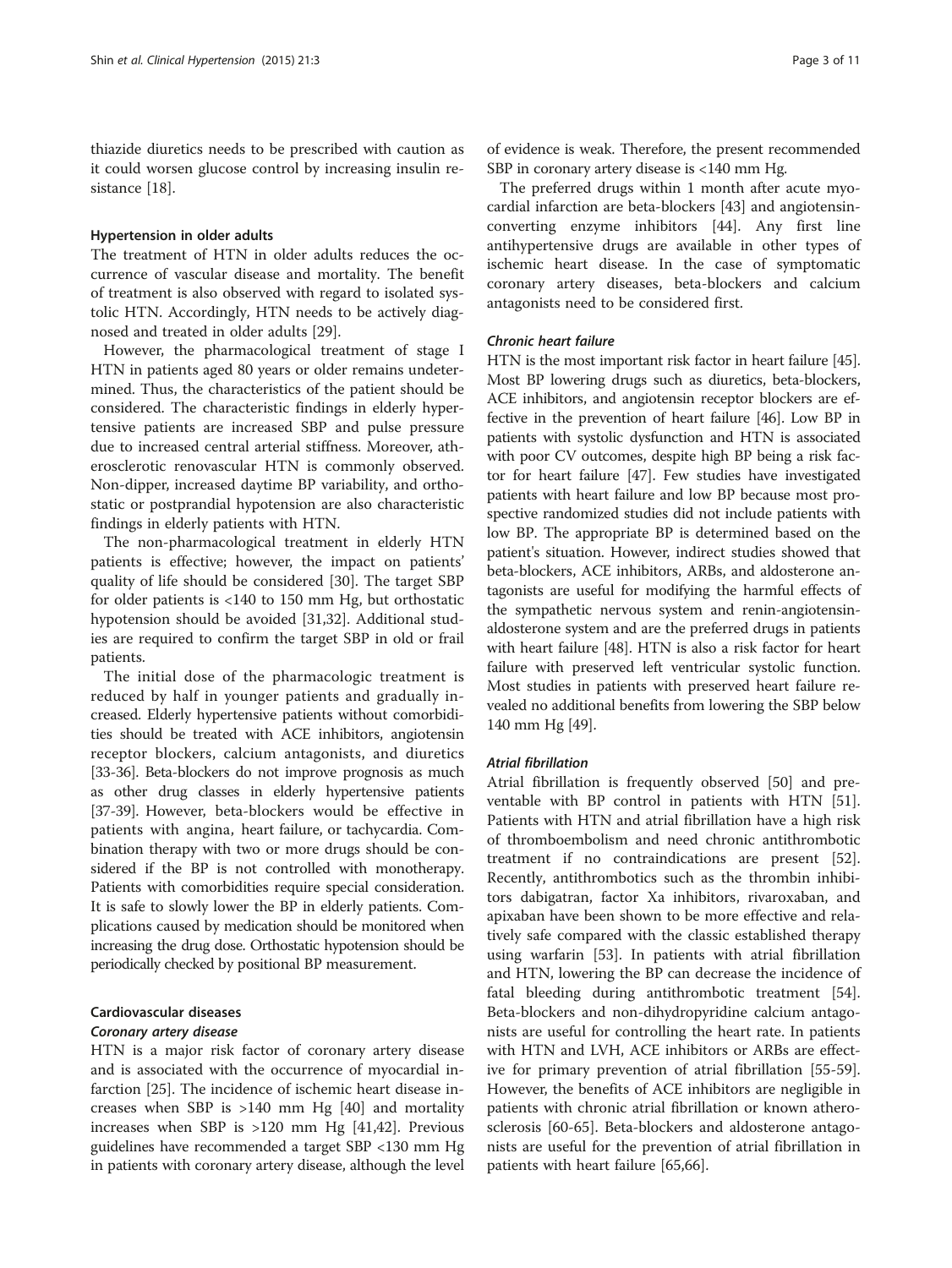### Other arterial diseases

#### Carotid atherosclerosis

The progression of carotid atherosclerosis is decreased by lowering the BP. For this purpose, calcium antagonists and ACE inhibitors are superior to beta-blockers and diuretics [[67,68\]](#page-8-0).

#### Arterial stiffness

Most antihypertensive drugs decrease vascular stiffness because lowering the BP decreases vascular wall stress and pulse wave velocity. Other than the BP lowering effect, inhibitors of the renin-angiotensin-aldosterone system decrease the pulse wave velocity, regardless of BP, [\[69](#page-8-0)-[71\]](#page-8-0) while vasodilating beta-blockers decrease the central aortic SBP compared to that with atenolol [\[72](#page-8-0)]. Although an improvement in vascular stiffness with antihypertensive drugs has been reported in numerous studies, it is still uncertain whether the improvement in vascular stiffness is closely related to the CV benefits, except for patients with specific condition [\[73\]](#page-8-0). Further studies are needed to determine the relationship between vascular stiffness and CV outcomes.

#### Peripheral artery disease

It is important to control the CVD risk factors because patients with peripheral artery disease have a higher risk of CV mortality (10-year mortality of 40%) [\[74\]](#page-8-0). Lowering the SBP decreases the leg amputation rate and mortality in hypertensive patients with diabetes and peripheral artery disease. The target BP is <140/90 mm Hg in patients with peripheral artery disease.

Lifestyle modifications such as salt restriction, weight control, moderation of alcohol intake, and regular aerobic exercise are very important. Pharmacologic treatment consists of ACE inhibitors, ARBs, and aspirin. ACE inhibitors decrease long-term CV events from either BP lowering effects or indirect BP lowering effects [\[25,](#page-7-0)[75](#page-8-0)]. However, other drugs are also effective in the reduction of CV events associated with BP lowering [[25](#page-7-0)]. Furthermore, it is important to evaluate and manage CV risk factors other than HTN, such as lipid and blood sugar. The appropriate drugs are determined according to the presence of heart failure or coronary artery disease. Generally, betablockers are relatively contraindicated to avoid worsening of peripheral artery disease symptoms. However, some reports revealed that beta-blockers do not increase the symptoms in patients with mild to moderate peripheral artery disease severity. Therefore, beta-blockers are effective in peripheral artery disease patients with coexisting ischemic heart disease or tachycardia [[76](#page-8-0)-[78](#page-8-0)]. Renal artery stenosis is frequently observed in patients with HTN and peripheral artery disease. Overall, ongoing evaluation of the disease and monitoring are needed during HTN treatment [\[79\]](#page-8-0).

#### Chronic kidney disease

Chronic kidney disease (CKD) is defined by the presence of kidney injury for ≥3 months, with the markers of kidney injury being a decrease in estimated glomerular filtration rate (<60 mL/min/1.73 m<sup>2</sup>), urinary abnormalities including albuminuria (≥30 mg/day or albumin-to-creatinine ratio ≥30 mg/g), hematuria and pyuria, electrolyte disturbances caused by tubular dysfunction, renal structural abnormalities detected by imaging or biopsy procedures, and renal transplants [\[80\]](#page-8-0). CKD patients frequently suffer from HTN; hence, the rate of decline in renal function and the incidence of CV complications can be reduced with HTN control [[81,82](#page-8-0)]. However, we still need to determine the target BP levels, optimal tools to be used in HTN control, and the real benefits and risks associated with treatment [[83](#page-8-0)].

Previous clinical practice guidelines including the seventh report of the Joint National Committee on the Prevention, Detection, Evaluation, and Treatment of High Blood Pressure (JNC7) and Kidney Disease Outcomes Quality Initiative (KDOQI) recommended a BP target of <130/80 mm Hg in all CKD patients [\[84,85\]](#page-8-0). However, recent major clinical trials failed to show that in nonproteinuric CKD patients, a strict BP target of <125/75 to <130/80 mm Hg is more beneficial than a conventional target of <140/90 mm Hg; [[86](#page-8-0)] hence, we recommend that CKD patients without albuminuria be treated to maintain a BP that is consistently <140/90 mm Hg [[87-89\]](#page-9-0). On the other hand, randomized controlled trials suggested that a lower target may be beneficial in proteinuric CKD patients. Thus, we recommend that CKD patients with albuminuria be treated to maintain a BP that is consistently <130/80 mm Hg [\[90-93](#page-9-0)]. BP target levels do not depend on the presence of DM [\[94\]](#page-9-0).

Lifestyle modification should be used as a basic tool for BP control in all hypertensive CKD patients. Although no large scale randomized controlled trials have reported the effects of lifestyle modification on clinical outcomes in CKD patients, the beneficial effects can be inferred from the results reported in previous studies in general populations [[95](#page-9-0)-[101\]](#page-9-0). The 2007 Korea National Health and Nutrition Examination Survey showed that BMI and abdominal obesity were independently associated with the estimated glomerular filtration rate [[102](#page-9-0)]. We recommend achieving or maintaining a healthy weight (BMI, 20 to 25), lowering salt intake to <90 mmol (<2 g) per day of sodium unless contraindicated, undertaking regular exercise compatible with CV health and tolerance, and limiting alcohol intake to <2 standard drinks per day for men and <1 standard drink per day for women.

Pharmacologic treatment in CKD patients includes single or multiple antihypertensive therapies to achieve the target BP. Although any antihypertensive can be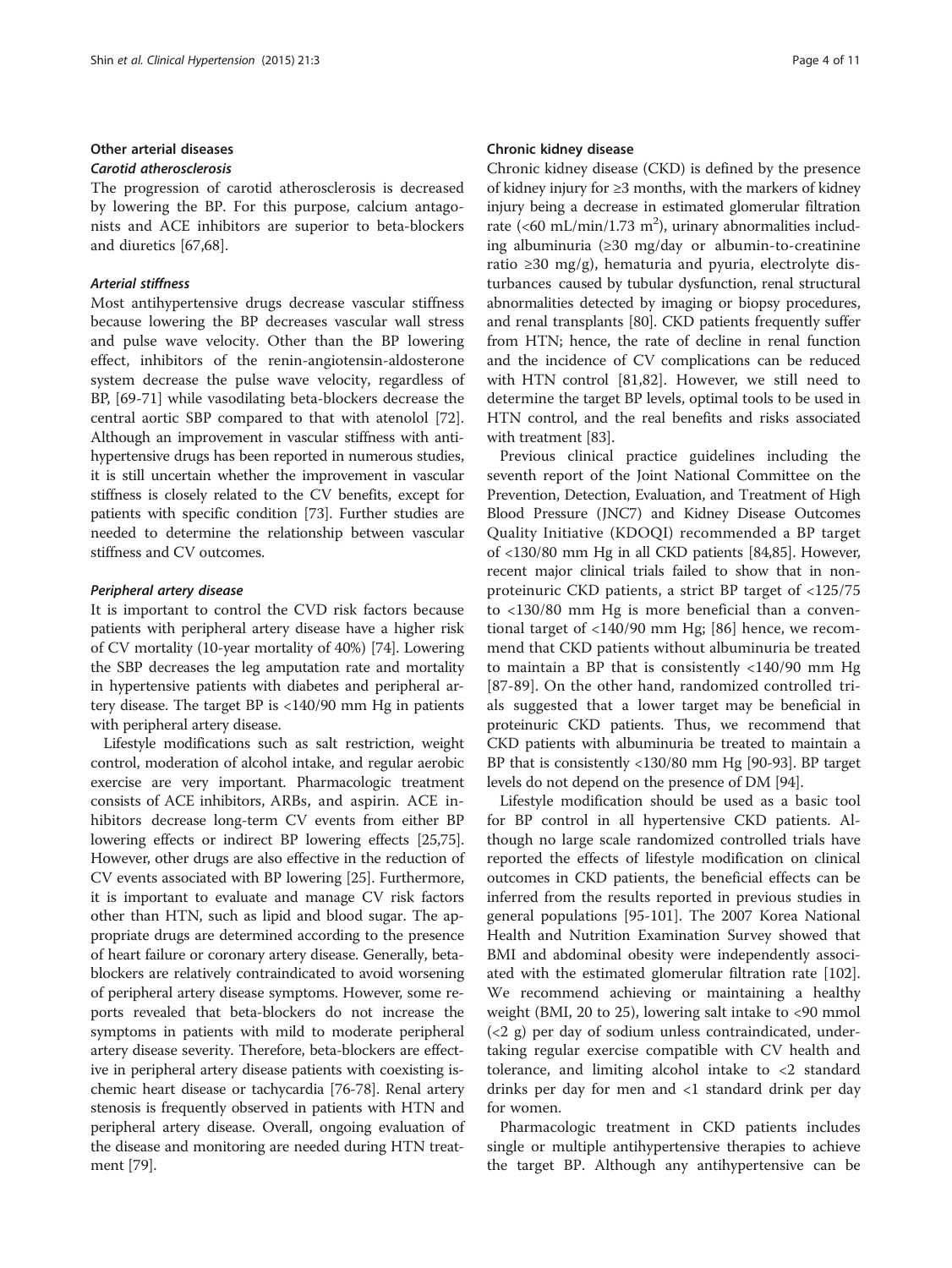used in CKD patients, ACE inhibitors or ARBs have been reported to be renoprotective owing to the reduction in proteinuria and improvement in the rate of decline in glomerular filtration rate [\[93,103](#page-9-0)-[105](#page-9-0)]. Thus, as shown in Table 1, we recommend that an ACE inhibitor or ARB be used in CKD patients with albuminuria. ACE inhibitors or ARBs are preferred in both diabetic and nondiabetic CKD patients with either microalbuminuria (range, 30 to 300 mg/day) or macroalbuminuria (>300 mg/day).

It should be noted that there are occasions when the BP target and the preferred agent mentioned above may be inappropriate. Treatment should be individualized based on the patient's age, presence of albuminuria, and comorbidities. Diabetic or elderly patients need to be asked about orthostatic dizziness because of the possibility of postural hypotension [[106-108\]](#page-9-0). ACE inhibitors and ARBs are contraindicated in bilateral renal artery stenosis and should be used with caution in patients with diffuse atherosclerosis.

# Cerebrovascular diseases

The risk of ischemic and hemorrhagic stroke increases proportionally as the BP increases, with HTN being the most common adjustable risk factor in stroke prevention and having the highest attributable risk for stroke in the population. HTN treatment, particularly SBP control, will remarkably reduce the incidence of stroke. For the management of high BP, lifestyle modification (weight loss, low-fat diet, reduced salt intake, exercise or physical activity, moderation of alcohol intake, and smoking cessation) must routinely precede drug therapy. According to an epidemiologic study, with each increase of 20/10 mm Hg for BP > 115/75 mm Hg, deaths from stroke increased at least twofold. Conversely, a 10/5 mm Hg decrease in BP resulted in a 40% decrease in deaths from stroke [\[41](#page-7-0)]. In addition, a meta-analysis of clinical studies showed that the stroke risk was expected to decrease by about 30% to 40% by lowering the BP by 10/5 mm Hg with drug therapy, regardless of the past history of the patient [[43](#page-7-0),[109,110](#page-9-0)]. For the primary prevention of stroke, it is recommended to maintain the BP <140/90 mm Hg [[84,](#page-8-0)[111](#page-9-0)]. Although it remains unknown whether a specific drug or class is superior to other antihypertensive drugs in the prevention of stroke, a limited number of reports show that calcium antagonists, ACE inhibitors, or ARBs are superior to beta-blockers [[112\]](#page-9-0). However, for the primary prevention of stroke, it is most important to lower the BP based on an individualized

approach for each patient rather than the choice of a specific drug or class of drug [\[113](#page-9-0)].

#### Acute ischemic stroke

In general, the BP rises in acute ischemic stroke. It is assumed that BP increases owing to the acute stress, previous HTN, and the automatic compensation in an attempt to maintain perfusion of the brain tissue in the ischemic state [\[114\]](#page-9-0). Thus, continuous BP monitoring is important, as a sudden drop in BP should be avoided to maintain the appropriate perfusion to the brain. Although a previous study has shown that ARB administration for 1 week in stroke patients within a week of the attack reduced the mortality after a 12-month period, [\[25\]](#page-7-0) largescale studies are needed to resolve the debates [\[115\]](#page-9-0). On the contrary, because active treatment against rising BP would reduce the perfusion to the ischemic area and expand the area of the infarction, it is undesirable to lower the BP actively within the period of 1 week of the acute ischemic stroke [\[18,](#page-7-0)[116](#page-9-0)].

When thrombolytic therapy is used in the hyperacute period of an ischemic stroke, the incidence of bleeding is closely related to the BP before and after thrombolysis; hence, the target BP should be <185/110 mm Hg. For thrombolytic therapy using t-PA, the drug could only be administered after the BP was <185/110 mm Hg. The antihypertensive regimens consisting of intravenous drugs such as labetalol, nicardipine, diltiazem, nitroglycerin, and nitroprusside are recommended [\[117-120\]](#page-9-0).

In the acute phase of the ischemic stroke, it is recommended to use antihypertensive drugs only when BP is >220/120 mm Hg, to avoid a decrease in the cerebral perfusion around the infarct area [[121](#page-9-0)]. Target BP levels should be 85% to 90% of the baseline BP. However, in cases of hypertensive encephalopathy, aortic dissection, acute renal failure, acute pulmonary edema, and acute myocardial infarction, it is recommended to lower the BP sufficiently in order to prevent complications associated with the elevated BP itself [\[117,118\]](#page-9-0).

#### Acute parenchymal hemorrhage

From a theoretical viewpoint, the optimal BP treatment in the acute phase of a parenchymal hemorrhage could prevent re-bleeding and subsequent expansion of a hematoma and edema; hence, it is recommended to lower the BP during the acute phase of the hemorrhage. If the SBP is ≥200 mm Hg or if the mean BP is ≥150 mm Hg, the BP should be lowered by monitoring BP

Table 1 Target blood pressure and preferred drugs in hypertension of adult chronic kidney disease patients

| <b>Albuminuria</b>         | Blood pressure target (mm Hg) | <b>Preferred drugs</b>                                                    |
|----------------------------|-------------------------------|---------------------------------------------------------------------------|
| No $(<$ 30 mg/day)         | <140/90                       | None                                                                      |
| Yes $(230 \text{ mg/day})$ | $<$ 130/80                    | Angiotensin-converting enzyme inhibitors or angiotensin receptor blockers |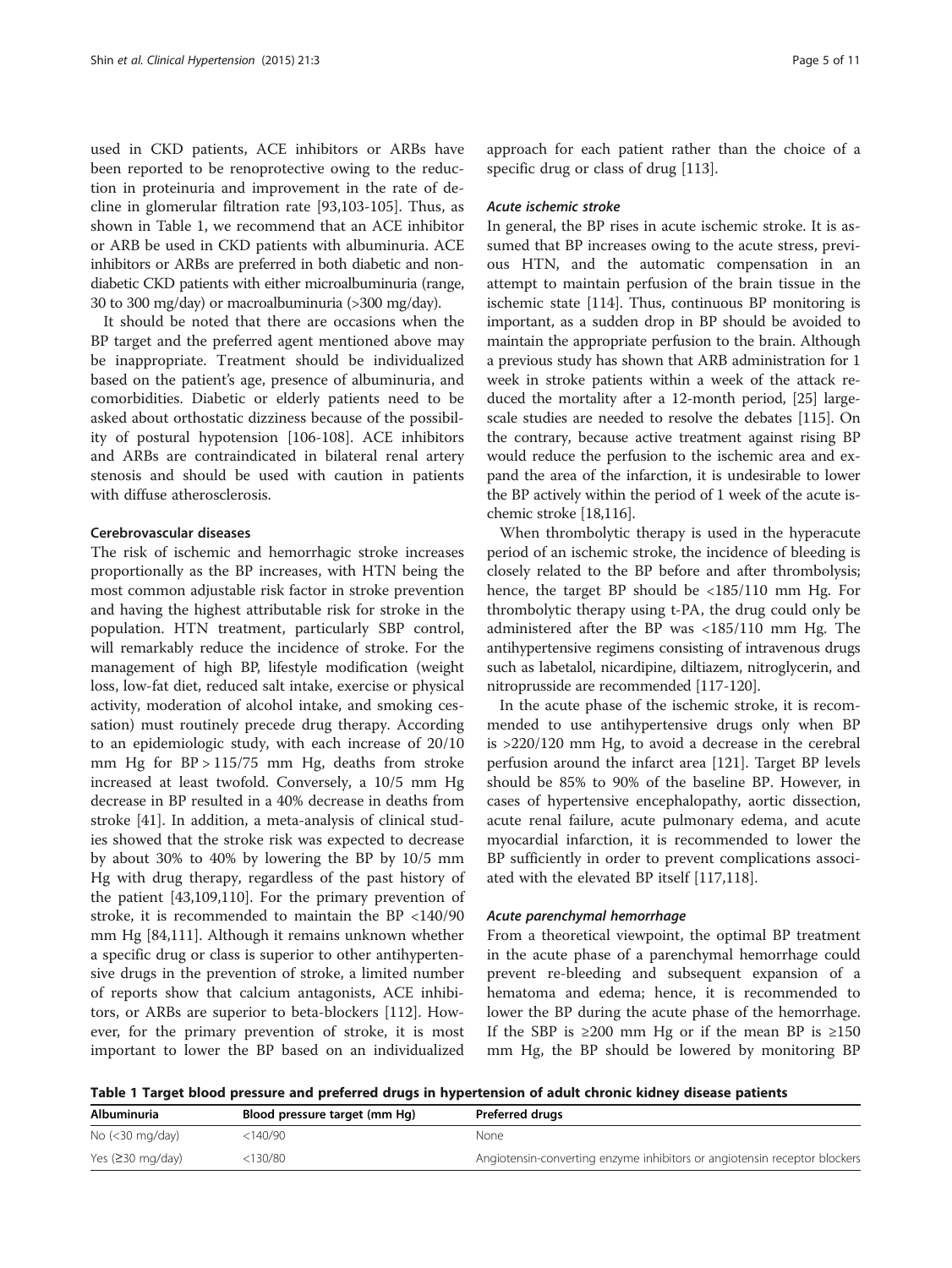every 5 min. In patients with increased intracranial pressure, BP should be lowered by maintaining the cerebral perfusion pressure between 60 to 80 mm Hg using an intracranial pressure monitoring device only when the SBP is >180 mm Hg or the mean BP is >30 mm Hg. Because a sudden drop of BP during the acute phase is associated with higher mortality rates, it is recommended to maintain a cerebral perfusion pressure of ≥60 mm Hg. When the SBP is 180 mm Hg or the mean BP is 130 mm Hg—as long as there is no evidence of increased intracranial pressure, with the assessment of BP every 15 min—the BP should be lowered below the level of 80% of baseline BP, 160 mm Hg in SBP and 90 mm Hg in DBP, or 110 mm Hg in the mean BP. The antihypertensive regimens including intravenous drugs such as labetalol, nicardipine, diltiazem, nitroglycerin, and nitroprusside are recommended [[122\]](#page-9-0). Despite a recent report on benefits associated with lowering the BP to 140 mm Hg during the acute phase, the supportive evidence is insufficient; hence, the BP should be gradually and cautiously reduced [[123,124](#page-9-0)].

#### Secondary prevention of stroke

HTN treatment as a measure of secondary prevention after stroke significantly reduces mortality and the recurrence of stroke or vascular diseases [[109,125,126](#page-9-0)]. Regardless of the history of HTN, treatment of HTN after stroke significantly reduces the mortality and complications associated with HTN. Lifestyle modifications should be maintained in addition to the pharmacologic treatment. For selection of the optimal antihypertensive drugs, the individual characteristics of the patient such as the presence of extracranial cerebrovascular disease, kidney disease, heart disease, and diabetes should be considered. In a recent meta-analysis, a combination therapy using ACE inhibitors and diuretics was preferred [\[127](#page-9-0)].

### Aortic disease

In patients with aortic aneurysm, it is strongly recommended to lower the BP to the lowest levels tolerated by the patient [[128\]](#page-9-0). Beta-blockers are preferred owing to their ability to reduce the maximum ventricular ejection of the left ventricle, as well as the BP and heart rate, but there is no controlled study for non-Marfan origin [\[129](#page-10-0)]. In the acute aortic syndrome, including aortic dissection, the BP and heart rate should be controlled aggressively with a regimen that includes a beta-blocker [\[130\]](#page-10-0).

#### Erectile dysfunction

Erectile dysfunction in hypertensive patients is considered to be one of the CV risk factors [[131\]](#page-10-0) associated with poor prognosis. Therefore, risk factors such as DM, dyslipidemia, and smoking should be controlled aggressively, and lifestyle modifications should be suggested to patients to reduce the CV risk [[132](#page-10-0)]. However, most erectile dysfunction cases in hypertensive patients are not diagnosed by a doctor, and only a minority of patients seeks medical advice. Therefore, in order to improve CV prognosis with regard to erectile dysfunction, more cautious history taking is required to ensure it is incorporated in clinical decision making [\[133\]](#page-10-0).

In general, the prevalence of erectile dysfunction in patients with HTN is reported to be 0% to 25%, but its evaluation is difficult because of the impact of the underlying diseases. Erectile dysfunction related to the administration of a specific drug is usually observed within 4 weeks. If the association is clear, the drug could be replaced, but the possibility that the preexisting peripheral vascular disease is exaggerated should be kept in mind when the drug is replaced. Beta-blockers and diuretics are known to cause erectile dysfunction, and ACE inhibitors and calcium antagonists are neutral, whereas ARBs are sometimes reported to be beneficial [\[53\]](#page-8-0).

With respect to the conventional beta-blockers administered for patients with erectile dysfunction, a vasodilating beta-blocker may be an alternative [\[53](#page-8-0)]. In patients with erectile dysfunction caused by antihypertensive drugs, the phosphodiesterase-5 (PDE5) inhibitor is relatively safe and effective and the additional BP lowering effect is negligible [[133](#page-10-0)]. However, the BP after administration of PDE5 inhibitors should be clearly noted, and PDE5 inhibitors must not be coadministered with nitrates.

#### Pregnancy

High BP occurring during pregnancy can be divided into four categories: 1) chronic HTN in pregnancy: existing HTN or taking antihypertensive medication before the 20th week of pregnancy, 2) gestational HTN: new HTN diagnosed after the 20th week of pregnancy in the absence of proteinuria, 3) preeclampsia: HTN diagnosed after 20 weeks of pregnancy accompanied by proteinuria (albumin more than 300 mg in 24-h urine or urine albumin/ creatinine ratio of 300 mg/g or greater), and 4) preeclampsia superimposed on chronic HTN: preeclampsia is diagnosed in the chronic HTN in pregnancy. According to the level of BP, it is classified as mild: 140 to 149 mm Hg/90 to 99 mm Hg, moderate: 150 to 159 mm Hg/100 to 109 mm Hg, and severe: 160/110 mm Hg or higher.

Generally, there are few controversies about the drug treatment for BP of >160/110 mm Hg or higher. A study reported that a patient with BP of >150/95 mm Hg is more likely to be hospitalized due to incident stroke during the peripartum period [\[18](#page-7-0)[,134\]](#page-10-0). In uncomplicated pregnancy, because there is no evidence, [[135](#page-10-0)] BP is controlled below 150/100 mm Hg [[136,137\]](#page-10-0), but it is not recommended to lower DBP below 80 mm Hg [[137,138\]](#page-10-0).

Antihypertensive drugs used during pregnancy are methyldopa, labetalol, and nifedipine [[139\]](#page-10-0). The specific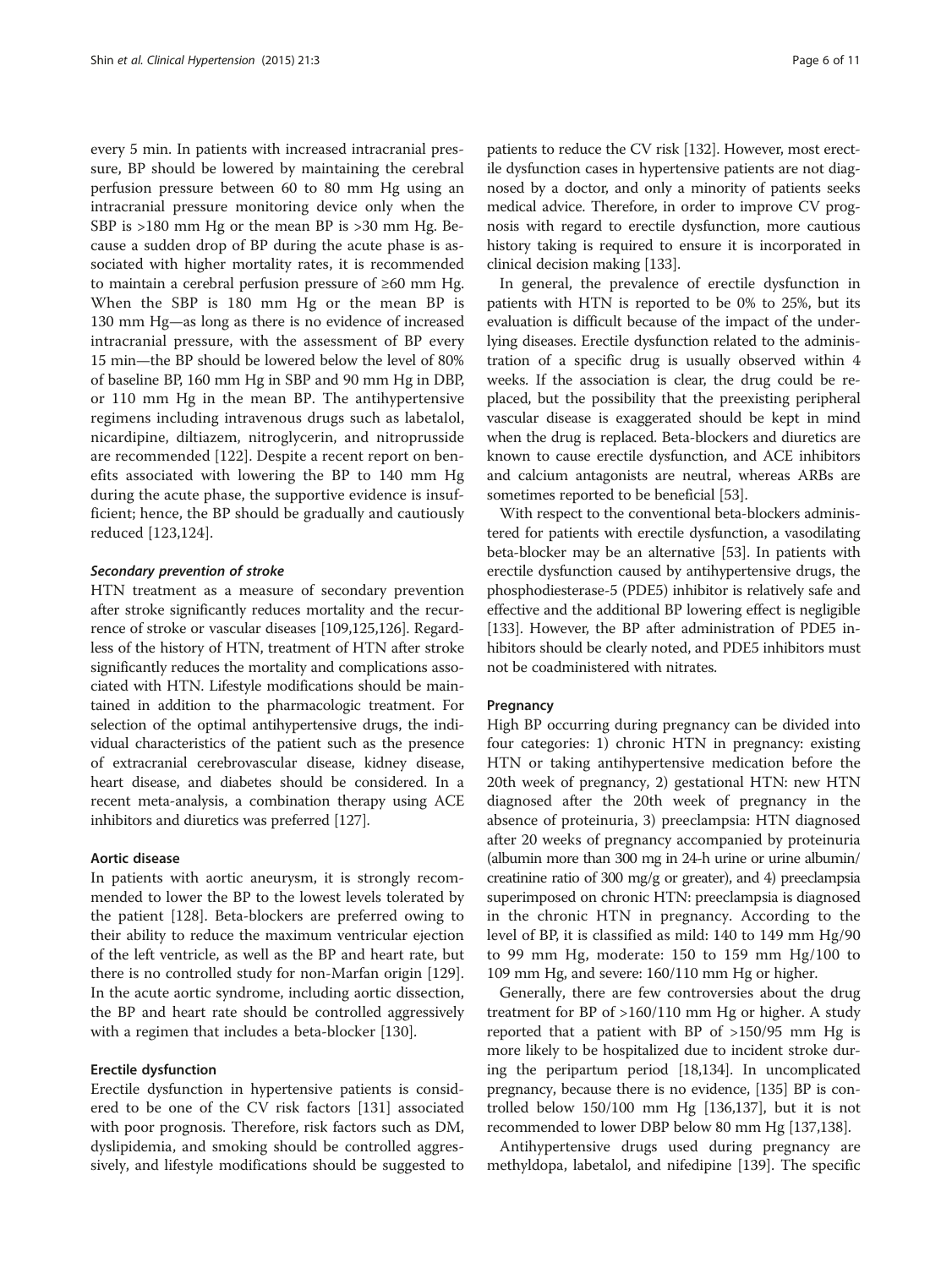<span id="page-6-0"></span>drugs are selected in consideration of the class of drugs previously taken, their side effects, and the risk of teratogenicity. Because beta-blockers may cause fetal growth retardation, it is preferable to use beta-blockers later in the pregnancy. Diuretics should be prescribed cautiously because they can decrease the volume of water in the body. Because ACE inhibitors or angiotensin blockers may increase the risk of congenital malformations in pregnancy, it is recommended to replace those drugs before pregnancy or when planning a pregnancy. If a pregnancy is detected during the administration of ACE inhibitors or angiotensin receptor blockers, they should be discontinued and replaced promptly. In emergency situations, such as preeclampsia, intravenous labetalol is recommended, but intravenous nitroprusside or nitroglycerin could be alternatives. After delivery, BP should be controlled below 140/90 mm Hg.

Gestational HTN and preeclampsia are associated with a relatively high risk of developing HTN in the future, and preeclampsia is a risk factor for CVD. Patients with a history of preeclampsia have about a twofold risk for ischemic heart disease, stroke, and venous thrombosis [[140\]](#page-10-0) and a fourfold risk for developing sustained HTN [[141\]](#page-10-0). Especially in case of preeclampsia within 32 weeks of gestation, stillbirth, and fetal growth retardation, the risk for HTN increases much more. Thus, for HTN during pregnancy, active BP control and lifestyle modification even after delivery is strongly recommended.

#### Women and hypertension

In younger population, the woman has lower prevalence of HTN than the man. But after menopause, the prevalence of HTN in women increases rapidly that it catches up the prevalence in men in their 60s. And it becomes even higher than that in men in their 70s or 80s. As for age, the increase in pulse pressure is the same between men and women; however, the SBP and DBP are higher in women after menopause than before menopause. Care should be taken in the diagnosis of HTN in menopausal women, because white coat HTN occurs more frequently in these women.

After menopause, weight gain, hormonal changes, and psychological changes occur [[142\]](#page-10-0). Especially, the deficiency of female hormones such as estrogen induces menopausal symptoms and many CV changes [\[143](#page-10-0)]. In the past, hormone replacement therapy (HRT) was widely recommended after menopause, but clinical studies found no preventive effects on CVD or it sometimes worsened, and therefore, HRT is no longer recommended for the purpose to prevent a CV event. Because HRT can increase BP, women who have a greater chance of developing HTN need to be carefully observed for a few months [[144](#page-10-0)].

There is no difference in HTN treatment between women and men. Additionally, there is no difference in

BP reduction and drug effects between women and men [[145\]](#page-10-0). Oral contraceptives can increase BP in some subjects, but the effects are not severe and the occurrence of accelerated or malignant HTN is rare. Family history of HTN, past history of HTN during pregnancy, potential kidney disease, obesity, or a longer period of oral contraceptive use increase the risk. Therefore, in the early period of oral contraceptive use, BP needs to be carefully monitored, while periodic measurements are recommended thereafter.

#### **Abbreviations**

ACE: Angiotensin-converting enzyme; ARB: Angiotensin receptor blocker; BMI: Body mass index; BP: Blood pressure; CKD: Chronic kidney disease; CV: Cardiovascular; CVD: Cardiovascular diseases; DBP: Diastolic blood pressure; DM: Diabetes mellitus; HDL: High density lipoprotein; HRT: Hormone replacement therapy; HTN: Hypertension; KNHANES: Korean National Health and Nutrition Examination Survey; LVH: Left ventricular hypertrophy; PDE5: Phosphodiesterase 5; SBP: Systolic blood pressure; UKPDS: United Kingdom Prospective Diabetes Study.

#### Competing interests

Preparation of this guideline is financially supported by the Korean Society of Hypertension.

#### Acknowledgements

On behalf of the committee of the clinical practice guidelines at the Korean Society of Hypertension, we thank professors Cheol-Ho Kim and Hyeon Chang Kim for their kind consultations. Additionally, we thank the officials of the The Korean Society of Internal Medicine, The Korean Geriatrics Society, The Korean Stroke Society, The Korean Diabetes Association, The Korean Society of Nephrology, and The Korean Society of Cardiology for their endorsement of this guideline.

#### Author details

<sup>1</sup>Department of Internal Medicine, Hanyang University College of Medicine, Seoul, Korea. <sup>2</sup> Division of Cardiology, Department of Medicine, Cheil General Hospital, Dankook University College of Medicine, Seoul, Korea. <sup>3</sup>Department of Internal Medicine, School of Medicine, Seoul National University, Bundang, Korea. <sup>4</sup> Department of Internal Medicine, School of Medicine, Chonnam University, GwangJu, Korea. <sup>5</sup>Division of Cardiology, Department of Internal Medicine, Kyungpook National University School of Medicine, 130 Dongdeok-ro, Jung-gu, Daegu 700-721, Korea. <sup>6</sup>Division of Cardiology Department of Internal Medicine, Ewha Womans University School of Medicine, Seoul, Korea. <sup>7</sup> Division of Cardiology, Department of Internal Medicine, Dongkuk University College of Medicine, Ilsan, Korea.

#### Received: 2 December 2014 Accepted: 23 December 2014 Published online: 15 April 2015

#### References

- 1. Verdecchia P, Reboldi GP, Angeli F, Schillaci G, Schwartz JE, Pickering TG, et al. Short- and long-term incidence of stroke in white-coat hypertension. Hypertension. 2005;45:203–8.
- 2. Verdecchia P, Angeli F. The natural history of white-coat hypertension in the long term. Blood Press Monit. 2005;10:65–6.
- 3. Ohkubo T, Kikuya M, Metoki H, Asayama K, Obara T, Hashimoto J, et al. Prognosis of "masked" hypertension and "white-coat" hypertension detected by 24-h ambulatory blood pressure monitoring 10-year follow-up from the Ohasama study. J Am Coll Cardiol. 2005;46:508–15.
- 4. Alberti KG, Eckel RH, Grundy SM, Zimmet PZ, Cleeman JI, Donato KA, et al. Harmonizing the metabolic syndrome: a joint interim statement of the International Diabetes Federation Task Force on Epidemiology and Prevention; National Heart, Lung, and Blood Institute; American Heart Association; World Heart Federation; International Atherosclerosis Society; and International Association for the Study of Obesity. Circulation. 2009;120:1640–5.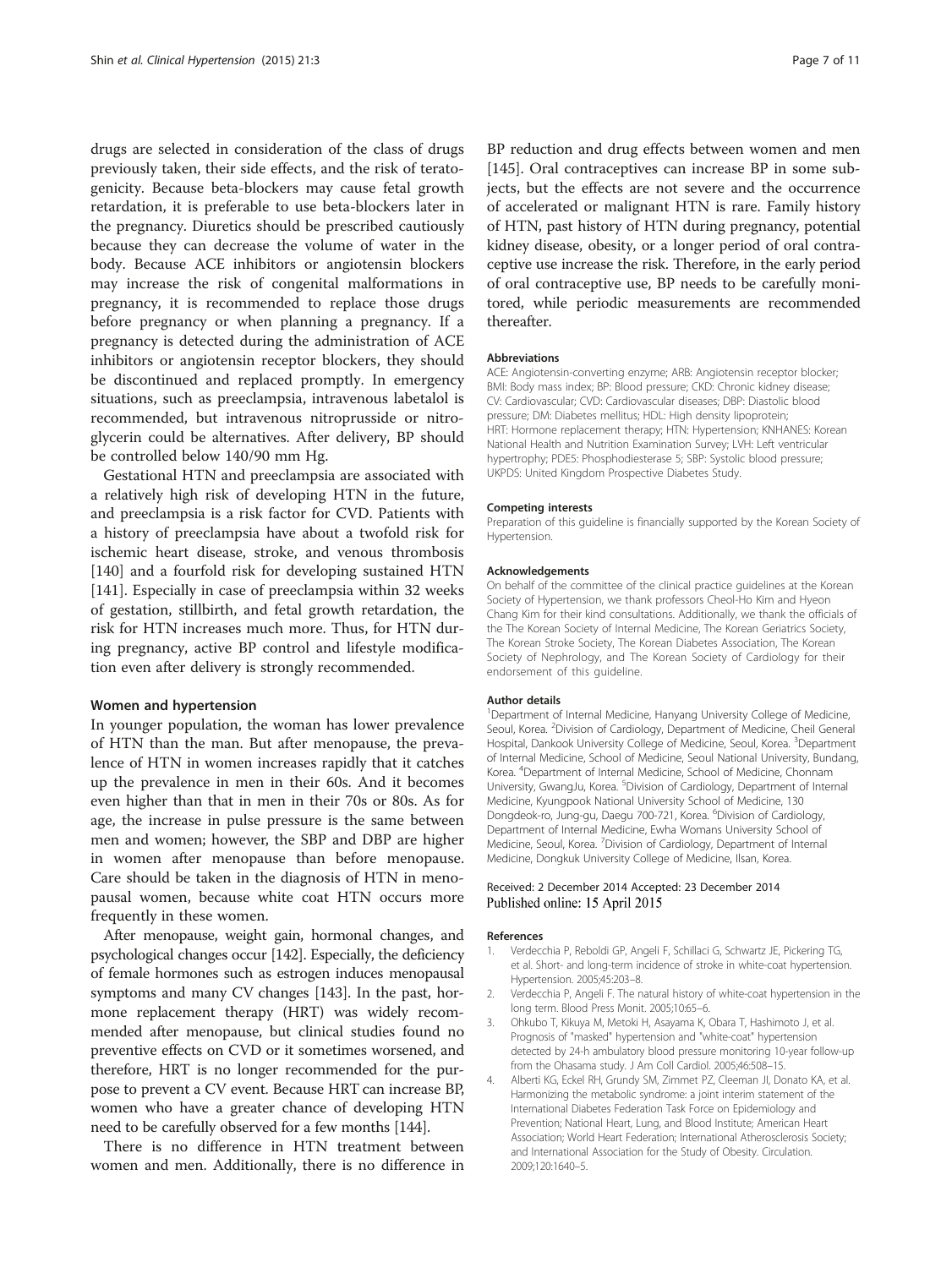- <span id="page-7-0"></span>5. International Association for the Study of Obesity. The Asia-Pacific Perspective: redefining obesity and its treatment. West Pacific Region: WHO; 2000.
- 6. Lim S, Shin H, Song JH, Kwak SH, Kang SM, Won Yoon J, et al. Increasing prevalence of metabolic syndrome in Korea: the Korean National Health and Nutrition Examination Survey for 1998–2007. Diabetes Care. 2011;34:1323–8.
- 7. Cha MJ, Lee HY, Ahn SV, Han KR, Park JB, Lim SJ, et al. Prevalence and clinical characteristics of metabolic syndrome in Korean hypertensive patients. J Korean Soc Hypertens. 2009;15:37–44.
- Gami AS, Witt BJ, Howard DE, Erwin PJ, Gami LA, Somers VK, et al. Metabolic syndrome and risk of incident cardiovascular events and death: a systematic review and meta-analysis of longitudinal studies. J Am Coll Cardiol. 2007;49:403–14.
- 9. Ford ES, Li C, Sattar N. Metabolic syndrome and incident diabetes: current state of the evidence. Diabetes Care. 2008;31:1898–904.
- 10. Cheung BM, Wat NM, Man YB, Tam S, Thomas GN, Leung GM, et al. Development of diabetes in Chinese with the metabolic syndrome: a 6-year prospective study. Diabetes Care. 2007;30:1430–6.
- 11. Mukai N, Doi Y, Ninomiya T, Hata J, Yonemoto K, Iwase M, et al. Impact of metabolic syndrome compared with impaired fasting glucose on the development of type 2 diabetes in a general Japanese population: the Hisayama study. Diabetes Care. 2009;32:2288–93.
- 12. American Diabetes Association. Standards of medical care in diabetes 2013. Diabetes Care. 2013;36 Suppl 1:S11–66.
- 13. Gress TW, Nieto FJ, Shahar E, Wofford MR, Brancati FL. Hypertension and antihypertensive therapy as risk factors for type 2 diabetes mellitus. Atherosclerosis risk in communities study. N Engl J Med. 2000;342:905–12.
- 14. Weycker D, Nichols GA, O'Keeffe-Rosetti M, Edelsberg J, Vincze G, Khan ZM, et al. Excess risk of diabetes in persons with hypertension. J Diabetes Complications. 2009;23:330–6.
- 15. Celik T, Iyisoy A, Kursaklioglu H, Kardesoglu E, Kilic S, Turhan H, et al. Comparative effects of nebivolol and metoprolol on oxidative stress, insulin resistance, plasma adiponectin and soluble P-selectin levels in hypertensive patients. J Hypertens. 2006;24:591–6.
- 16. Dhakam Z, Yasmin, McEniery CM, Burton T, Brown MJ, Wilkinson IB. A comparison of atenolol and nebivolol in isolated systolic hypertension. J Hypertens. 2008;26:351–6.
- 17. Bakris GL, Fonseca V, Katholi RE, McGill JB, Messerli FH, Phillips RA, et al. Metabolic effects of carvedilol vs metoprolol in patients with type 2 diabetes mellitus and hypertension: a randomized controlled trial. JAMA. 2004;292:2227–36.
- 18. Mancia G, Fagard R, Narkiewicz K, Redon J, Zanchetti A, Bohm M, et al. 2013 ESH/ ESC Guidelines for the management of arterial hypertension: the Task Force for the management of arterial hypertension of the European Society of Hypertension (ESH) and of the European Society of Cardiology (ESC). J Hypertens. 2013;31:1281–357.
- 19. Elliott WJ, Meyer PM. Incident diabetes in clinical trials of antihypertensive drugs: a network meta-analysis. Lancet. 2007;369:201–7.
- 20. Mann JF, Schmieder RE, McQueen M, Dyal L, Schumacher H, Pogue J, et al. Renal outcomes with telmisartan, ramipril, or both, in people at high vascular risk (the ONTARGET study): a multicentre, randomised, double-blind, controlled trial. Lancet. 2008;372:547–53.
- 21. Adler AI, Stratton IM, Neil HA, Yudkin JS, Matthews DR, Cull CA, et al. Association of systolic blood pressure with macrovascular and microvascular complications of type 2 diabetes (UKPDS 36): prospective observational study. BMJ. 2000;321:412–9.
- 22. Officers ALLHAT, Coordinators for the ALLHAT Collaborative Research Group. Major outcomes in high-risk hypertensive patients randomized to angiotensin-converting enzyme inhibitor or calcium channel blocker vs diuretic: The Antihypertensive and Lipid-Lowering Treatment to Prevent Heart Attack Trial (ALLHAT). JAMA. 2002;288:2981–97.
- 23. Beulens JW, Patel A, Vingerling JR, Cruickshank JK, Hughes AD, Stanton A, et al. Effects of blood pressure lowering and intensive glucose control on the incidence and progression of retinopathy in patients with type 2 diabetes mellitus: a randomised controlled trial. Diabetologia. 2009;52:2027–36.
- 24. Lindholm LH, Ibsen H, Dahlof B, Devereux RB, Beevers G, de Faire U, et al. Cardiovascular morbidity and mortality in patients with diabetes in the Losartan Intervention For Endpoint reduction in hypertension study (LIFE): a randomised trial against atenolol. Lancet. 2002;359:1004–10.
- 25. Yusuf S, Sleight P, Pogue J, Bosch J, Davies R, Dagenais G. Effects of an angiotensin-converting-enzyme inhibitor, ramipril, on cardiovascular events

in high-risk patients. The Heart Outcomes Prevention Evaluation Study Investigators. N Engl J Med. 2000;342:145–53.

- 26. Lenfant C, Chobanian AV, Jones DW, Roccella EJ, Joint National Committee on the Prevention DE, Treatment of High Blood P. Seventh report of the Joint National Committee on the Prevention, Detection, Evaluation, and Treatment of High Blood Pressure (JNC 7): resetting the hypertension sails. Hypertension. 2003;41:1178–9.
- 27. Cushman WC, Evans GW, Byington RP, Goff Jr DC, Grimm Jr RH, Cutler JA, et al. Effects of intensive blood-pressure control in type 2 diabetes mellitus. N Engl J Med. 2010;362:1575–85.
- 28. Turnbull F, Neal B, Algert C, Chalmers J, Chapman N, Cutler J, et al. Effects of different blood pressure-lowering regimens on major cardiovascular events in individuals with and without diabetes mellitus: results of prospectively designed overviews of randomized trials. Arch Intern Med. 2005;165:1410–9.
- 29. Beckett NS, Peters R, Fletcher AE, Staessen JA, Liu L, Dumitrascu D, et al. Treatment of hypertension in patients 80 years of age or older. N Engl J Med. 2008;358:1887–98.
- 30. Whelton PK, Appel LJ, Espeland MA, Applegate WB, Ettinger Jr WH, Kostis JB, et al. Sodium reduction and weight loss in the treatment of hypertension in older persons: a randomized controlled trial of nonpharmacologic interventions in the elderly (TONE). TONE Collaborative Research Group. JAMA. 1998;279:839–46.
- 31. Liu L, Zhang Y, Liu G, Li W, Zhang X, Zanchetti A, et al. The Felodipine Event Reduction (FEVER) Study: a randomized long-term placebo-controlled trial in Chinese hypertensive patients. J Hypertens. 2005;23:2157–72.
- 32. JATOS Study Group. Principal results of the Japanese trial to assess optimal systolic blood pressure in elderly hypertensive patients (JATOS). Hypertens Res. 2008;31:2115–27.
- 33. Prevention of stroke by antihypertensive drug treatment in older persons with isolated systolic hypertension. Final results of the Systolic Hypertension in the Elderly Program (SHEP). SHEP Cooperative Research Group. Jama 1991; 265:3255–64.
- 34. Staessen JA, Fagard R, Thijs L, Celis H, Arabidze GG, Birkenhager WH, et al. Randomised double-blind comparison of placebo and active treatment for older patients with isolated systolic hypertension. The Systolic Hypertension in Europe (Syst-Eur) Trial Investigators. Lancet. 1997;350:757–64.
- 35. Wing LM, Reid CM, Ryan P, Beilin LJ, Brown MA, Jennings GL, et al. A comparison of outcomes with angiotensin-converting–enzyme inhibitors and diuretics for hypertension in the elderly. N Engl J Med. 2003;348:583–92.
- 36. Lithell H, Hansson L, Skoog I, Elmfeldt D, Hofman A, Olofsson B, et al. The Study on Cognition and Prognosis in the Elderly (SCOPE): principal results of a randomized double-blind intervention trial. J Hypertens. 2003;21:875–86.
- 37. Blood Pressure Lowering Treatment Trialists C, Turnbull F, Neal B, Ninomiya T, Algert C, Arima H, et al. Effects of different regimens to lower blood pressure on major cardiovascular events in older and younger adults: meta-analysis of randomised trials. BMJ. 2008;336:1121–3.
- 38. Hanes DS, Weir MR. The beta blockers: are they as protective in hypertension as in other cardiovascular conditions? J Clin Hypertens (Greenwich). 2001;3:236–43.
- 39. Prisant LM. Challenges for beta-blockers as first-line therapy for elderly hypertensive patients. Postgrad Med. 2002;112:34–41.
- 40. Whitlock G, Lewington S, Sherliker P, Clarke R, Emberson J, Halsey J, et al. Body-mass index and cause-specific mortality in 900 000 adults: collaborative analyses of 57 prospective studies. Lancet. 2009;373:1083–96.
- 41. Lewington S, Clarke R, Qizilbash N, Peto R, Collins R, Prospective SC. Age-specific relevance of usual blood pressure to vascular mortality: a meta-analysis of individual data for one million adults in 61 prospective studies. Lancet. 2002;360:1903–13.
- 42. Mancia G, Messerli F, Bakris G, Zhou Q, Champion A, Pepine CJ. Blood pressure control and improved cardiovascular outcomes in the International Verapamil SR-Trandolapril Study. Hypertension. 2007;50:299–305.
- 43. Law MR, Morris JK, Wald NJ. Use of blood pressure lowering drugs in the prevention of cardiovascular disease: meta-analysis of 147 randomised trials in the context of expectations from prospective epidemiological studies. BMJ. 2009;338:b1665.
- 44. Borghi C, Bacchelli S, Esposti DD, Bignamini A, Magnani B, Ambrosioni E. Effects of the administration of an angiotensin-converting enzyme inhibitor during the acute phase of myocardial infarction in patients with arterial hypertension. SMILE Study Investigators. Survival of Myocardial Infarction Long-term Evaluation. Am J Hypertens. 1999;12:665–72.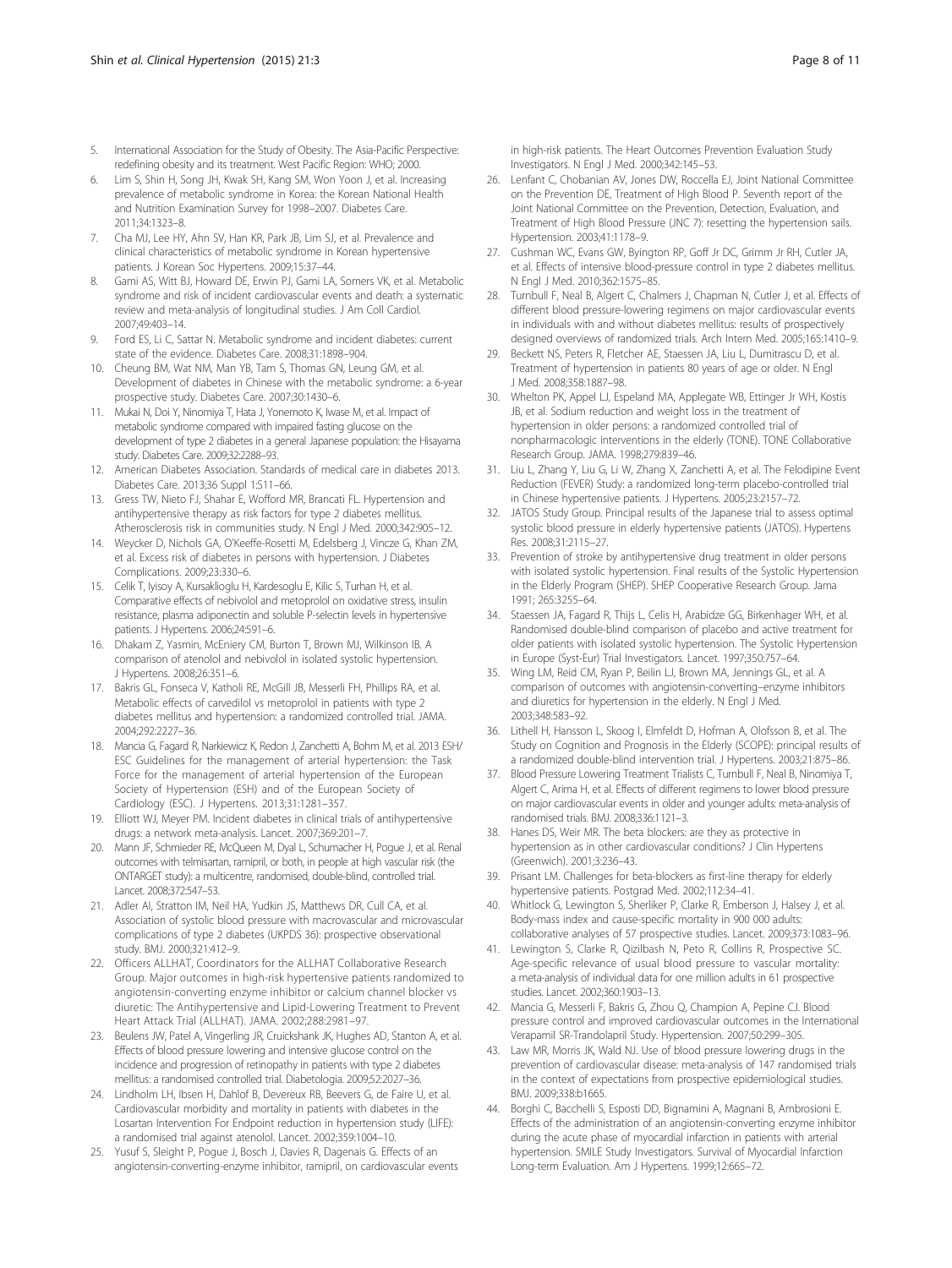- <span id="page-8-0"></span>45. Tocci G, Sciarretta S, Volpe M. Development of heart failure in recent hypertension trials. J Hypertens. 2008;26:1477–86.
- 46. Turnbull F, Blood Pressure Lowering Treatment Trialists C. Effects of different blood-pressure-lowering regimens on major cardiovascular events: results of prospectively-designed overviews of randomised trials. Lancet. 2003;362:1527–35.
- 47. Raphael CE, Whinnett ZI, Davies JE, Fontana M, Ferenczi EA, Manisty CH, et al. Quantifying the paradoxical effect of higher systolic blood pressure on mortality in chronic heart failure. Heart. 2009;95:56–62.
- 48. Rutten FH, Zuithoff NP, Hak E, Grobbee DE, Hoes AW. Beta-blockers may reduce mortality and risk of exacerbations in patients with chronic obstructive pulmonary disease. Arch Intern Med. 2010;170:880–7.
- 49. Massie BM, Carson PE, McMurray JJ, Komajda M, McKelvie R, Zile MR, et al. Irbesartan in patients with heart failure and preserved ejection fraction. N Engl J Med. 2008;359:2456–67.
- 50. Camm AJ, Kirchhof P, Lip GY, Schotten U, Savelieva I, Ernst S, et al. Guidelines for the management of atrial fibrillation: the Task Force for the Management of Atrial Fibrillation of the European Society of Cardiology (ESC). Eur Heart J. 2010;31:2369–429.
- 51. Kirchhof P, Lip GY, Van Gelder IC, Bax J, Hylek E, Kaab S, et al. Comprehensive risk reduction in patients with atrial fibrillation: Emerging diagnostic and therapeutic options. Executive summary of the report from the 3rd AFNET/EHRA consensus conference. Thromb Haemost. 2011;106:1012–9.
- 52. Camm AJ, Lip GY, De Caterina R, Savelieva I, Atar D, Hohnloser SH, et al. 2012 focused update of the ESC Guidelines for the management of atrial fibrillation: an update of the 2010 ESC Guidelines for the management of atrial fibrillation. Developed with the special contribution of the European Heart Rhythm Association. Eur Heart J. 2012;33:2719–47.
- 53. Manolis A, Doumas M. Sexual dysfunction: the 'prima ballerina' of hypertension-related quality-of-life complications. J Hypertens. 2008;26:2074–84.
- 54. Arima H, Anderson C, Omae T, Woodward M, MacMahon S, Mancia G, et al. Effects of blood pressure lowering on intracranial and extracranial bleeding in patients on antithrombotic therapy: the PROGRESS trial. Stroke. 2012;43:1675–7.
- 55. Ducharme A, Swedberg K, Pfeffer MA, Cohen-Solal A, Granger CB, Maggioni AP, et al. Prevention of atrial fibrillation in patients with symptomatic chronic heart failure by candesartan in the Candesartan in Heart failure: Assessment of Reduction in Mortality and morbidity (CHARM) program. Am Heart J. 2006;152:86–92.
- 56. Vermes E, Tardif JC, Bourassa MG, Racine N, Levesque S, White M, et al. Enalapril decreases the incidence of atrial fibrillation in patients with left ventricular dysfunction: insight from the Studies Of Left Ventricular Dysfunction (SOLVD) trials. Circulation. 2003;107:2926–31.
- 57. Wachtell K, Lehto M, Gerdts E, Olsen MH, Hornestam B, Dahlof B, et al. Angiotensin II receptor blockade reduces new-onset atrial fibrillation and subsequent stroke compared to atenolol: the Losartan Intervention For End Point Reduction in Hypertension (LIFE) study. J Am Coll Cardiol. 2005;45:712–9.
- 58. Schmieder RE, Kjeldsen SE, Julius S, McInnes GT, Zanchetti A, Hua TA, et al. Reduced incidence of new-onset atrial fibrillation with angiotensin II receptor blockade: the VALUE trial. J Hypertens. 2008;26:403–11.
- 59. Cohn JN, Tognoni G, Investigators VHFT. A randomized trial of the angiotensin-receptor blocker valsartan in chronic heart failure. N Engl J Med. 2001;345:1667–75.
- 60. Yusuf S, Teo K, Anderson C, Pogue J, Dyal L, Copland I, et al. Effects of the angiotensin-receptor blocker telmisartan on cardiovascular events in high-risk patients intolerant to angiotensin-converting enzyme inhibitors: a randomised controlled trial. Lancet. 2008;372:1174–83.
- 61. Yusuf S, Healey JS, Pogue J, Chrolavicius S, Flather M, Hart RG, et al. Irbesartan in patients with atrial fibrillation. N Engl J Med. 2011;364:928–38.
- 62. Tveit A, Grundvold I, Olufsen M, Seljeflot I, Abdelnoor M, Arnesen H, et al. Candesartan in the prevention of relapsing atrial fibrillation. Int J Cardiol. 2007;120:85–91.
- 63. Disertori M, Latini R, Barlera S, Franzosi MG, Staszewsky L, Maggioni AP, et al. Valsartan for prevention of recurrent atrial fibrillation. N Engl J Med. 2009;360:1606–17.
- 64. Schneider MP, Hua TA, Bohm M, Wachtell K, Kjeldsen SE, Schmieder RE. Prevention of atrial fibrillation by renin-angiotensin system inhibition a meta-analysis. J Am Coll Cardiol. 2010;55:2299–307.
- 65. Nasr IA, Bouzamondo A, Hulot JS, Dubourg O, Le Heuzey JY, Lechat P. Prevention of atrial fibrillation onset by beta-blocker treatment in heart failure: a meta-analysis. Eur Heart J. 2007;28:457–62.
- 66. Swedberg K, Zannad F, McMurray JJ, Krum H, van Veldhuisen DJ, Shi H, et al. Eplerenone and atrial fibrillation in mild systolic heart failure: results from the EMPHASIS-HF (Eplerenone in Mild Patients Hospitalization And SurvIval Study in Heart Failure) study. J Am Coll Cardiol. 2012;59:1598–603.
- 67. Zanchetti A, Crepaldi G, Bond MG, Gallus G, Veglia F, Mancia G, et al. Different effects of antihypertensive regimens based on fosinopril or hydrochlorothiazide with or without lipid lowering by pravastatin on progression of asymptomatic carotid atherosclerosis: principal results of PHYLLIS–a randomized double-blind tri. Stroke. 2004;35:2807–12.
- 68. Zanchetti A, Bond MG, Hennig M, Neiss A, Mancia G, Dal Palu C, et al. Calcium antagonist lacidipine slows down progression of asymptomatic carotid atherosclerosis: principal results of the European Lacidipine Study on Atherosclerosis (ELSA), a randomized, double-blind, long-term trial. Circulation. 2002;106:2422–7.
- 69. Ong KT, Delerme S, Pannier B, Safar ME, Benetos A, Laurent S, et al. Aortic stiffness is reduced beyond blood pressure lowering by short-term and l ong-term antihypertensive treatment: a meta-analysis of individual data in 294 patients. J Hypertens. 2011;29:1034–42.
- 70. Karalliedde J, Smith A, DeAngelis L, Mirenda V, Kandra A, Botha J, et al. Valsartan improves arterial stiffness in type 2 diabetes independently of blood pressure lowering. Hypertension. 2008;51:1617–23.
- 71. Shahin Y, Khan JA, Chetter I. Angiotensin converting enzyme inhibitors effect on arterial stiffness and wave reflections: a meta-analysis and meta-regression of randomised controlled trials. Atherosclerosis. 2012;221:18–33.
- 72. Kampus P, Serg M, Kals J, Zagura M, Muda P, Karu K, et al. Differential effects of nebivolol and metoprolol on central aortic pressure and left ventricular wall thickness. Hypertension. 2011;57:1122–8.
- 73. Guerin AP, Blacher J, Pannier B, Marchais SJ, Safar ME, London GM. Impact of aortic stiffness attenuation on survival of patients in end-stage renal failure. Circulation. 2001;103:987–92.
- 74. Murabito JM, Evans JC, D'Agostino Sr RB, Wilson PW, Kannel WB. Temporal trends in the incidence of intermittent claudication from 1950 to 1999. Am J Epidemiol. 2005;162:430–7.
- 75. De Buyzere ML, Clement DL. Management of hypertension in peripheral arterial disease. Prog Cardiovasc Dis. 2008;50:238–63.
- 76. Paravastu SC, Mendonca DA, da Silva A. Beta blockers for peripheral arterial disease. Eur J Vasc Endovasc Surg. 2009;38:66–70.
- 77. Paravastu SC, Mendonca DA, Da Silva A. Beta blockers for peripheral arterial disease. Cochrane Database Syst Rev. 2013;9:CD005508.
- 78. Radack K, Deck C. Beta-adrenergic blocker therapy does not worsen intermittent claudication in subjects with peripheral arterial disease. A meta-analysis of randomized controlled trials. Arch Intern Med. 1991;151:1769–76.
- 79. Singer DR, Kite A. Management of hypertension in peripheral arterial disease: does the choice of drugs matter? Eur J Vasc Endovasc Surg. 2008;35:701–8.
- 80. Kidney Disease: Improving Global Outcomes (KDIGO) CKD Work Group. KDIGO 2012 Clinical Practice Guideline for the Evaluation and Management of Chronic Kidney Disease. Kidney Int Suppl. 2013;3:151.
- 81. Kim S, Song YR, Chin HJ, Oh YK, Oh KH, Joo KW, et al. The prevalence of chronic kidney disease and the predictors of decreased kidney function in hypertensive patients. Korean J Nephrol. 2008;27:8.
- Kim YJ, Kwak C. Prevalence and associated risk factors for cardiovascular disease: Findings from the 2005, 2007 Korea National Health and Nutrition Examination Survey. Korean J Health Promot. 2011;83:7.
- 83. Wheeler DC, Becker GJ. Summary of KDIGO guideline. What do we really know about management of blood pressure in patients with chronic kidney disease? Kidney Int. 2013;83:377–83.
- 84. Chobanian AV, Bakris GL, Black HR, Cushman WC, Green LA, Izzo Jr JL, et al. Seventh report of the Joint National Committee on Prevention, Detection, Evaluation, and Treatment of High Blood Pressure. Hypertension. 2003;42:1206–52.
- 85. Kdoqi. KDOQI Clinical Practice Guidelines and Clinical Practice Recommendations for Diabetes and Chronic Kidney Disease. Am J Kidney Dis. 2007;49:S12–154.
- 86. Upadhyay A, Earley A, Haynes SM, Uhlig K. Systematic review: blood pressure target in chronic kidney disease and proteinuria as an effect modifier. Ann Intern Med. 2011;154:541–8.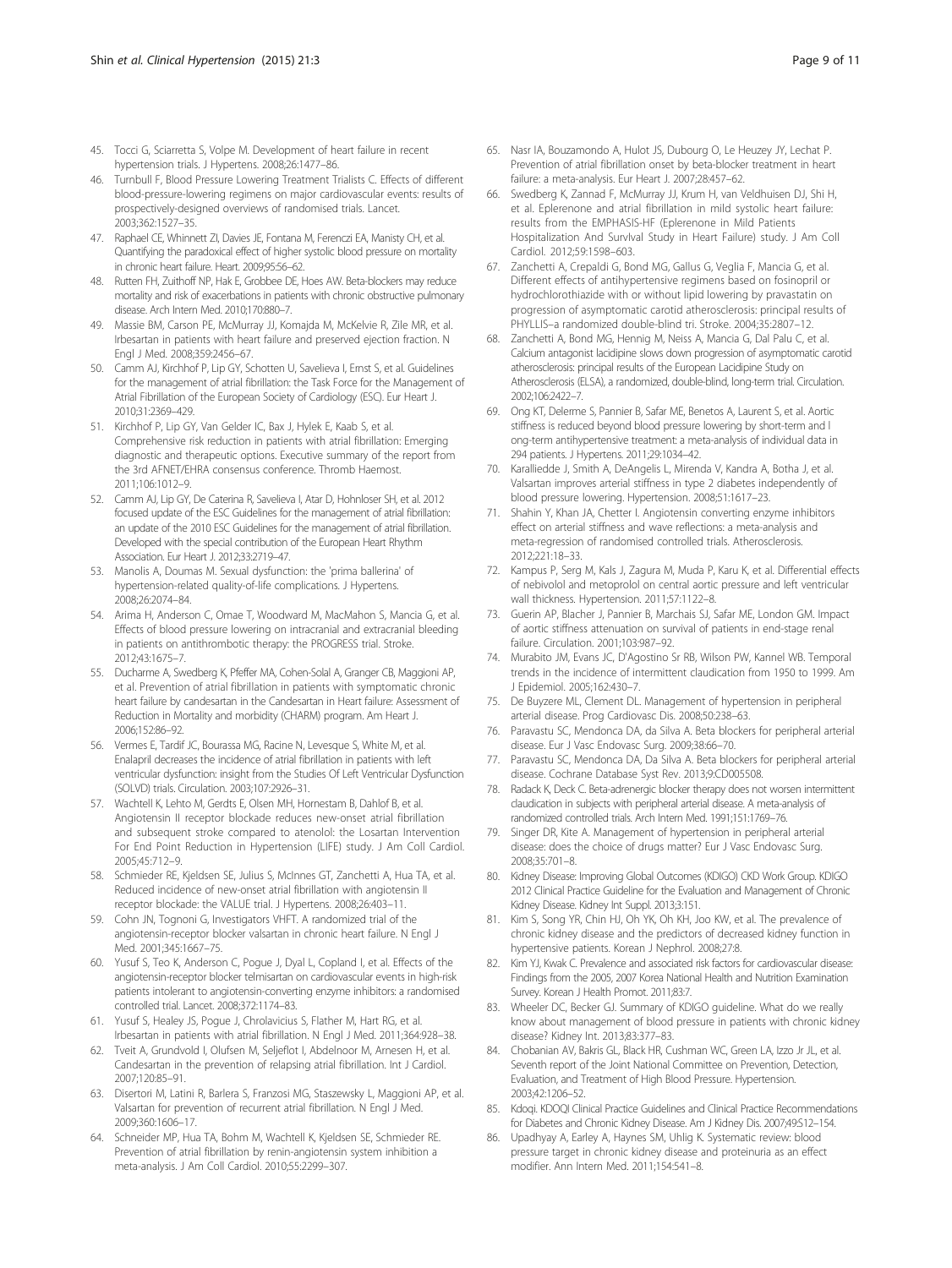- <span id="page-9-0"></span>87. Wright Jr JT, Bakris G, Greene T, Agodoa LY, Appel LJ, Charleston J, et al. Effect of blood pressure lowering and antihypertensive drug class on progression of hypertensive kidney disease: results from the AASK trial. JAMA. 2002;288:2421–31.
- 88. Ruggenenti P, Perna A, Loriga G, Ganeva M, Ene-Iordache B, Turturro M, et al. Blood-pressure control for renoprotection in patients with non-diabetic chronic renal disease (REIN-2): multicentre, randomised controlled trial. Lancet. 2005;365:939–46.
- 89. Peterson JC, Adler S, Burkart JM, Greene T, Hebert LA, Hunsicker LG, et al. Blood pressure control, proteinuria, and the progression of renal disease. The modification of diet in renal disease study. Ann Intern Med. 1995;123:754–62.
- 90. Jafar TH, Stark PC, Schmid CH, Landa M, Maschio G, de Jong PE, et al. Progression of chronic kidney disease: the role of blood pressure control, proteinuria, and angiotensin-converting enzyme inhibition: a patient-level meta-analysis. Ann Intern Med. 2003;139:244–52.
- 91. Maschio G, Alberti D, Janin G, Locatelli F, Mann JF, Motolese M, et al. Effect of the angiotensin-converting-enzyme inhibitor benazepril on the progression of chronic renal insufficiency. The Angiotensin-Converting-Enzyme Inhibition in Progressive Renal Insufficiency Study Group. N Engl J Med. 1996;334:939–45.
- 92. Ruggenenti P, Perna A, Benini R, Bertani T, Zoccali C, Maggiore Q, et al. In chronic nephropathies prolonged ACE inhibition can induce remission: dynamics of time-dependent changes in GFR. Investigators of the GISEN Group. Gruppo Italiano Studi Epidemiologici in Nefrologia. J Am Soc Nephrol. 1999;10:997–1006.
- 93. Randomised placebo-controlled trial of effect of ramipril on decline in glomerular filtration rate and risk of terminal renal failure in proteinuric, non-diabetic nephropathy. The GISEN Group (Gruppo Italiano di Studi Epidemiologici in Nefrologia). Lancet 1997;349:1857–63.
- 94. Kidney Disease: Improving Global Outcomes (KDIGO) Blood Pressure Work Group. KDIGO clinical practice guideline for the management of blood pressure in chronic kidney disease. Kidney Int Suppl. 2012;2:75.
- 95. Boudville N, Ward S, Benaroia M, House AA. Increased sodium intake correlates with greater use of antihypertensive agents by subjects with chronic kidney disease. Am J Hypertens. 2005;18:1300–5.
- 96. Chen L, Davey Smith G, Harbord RM, Lewis SJ. Alcohol intake and blood pressure: a systematic review implementing a Mendelian randomization approach. PLoS Med. 2008;5:e52.
- 97. Gelber RP, Kurth T, Kausz AT, Manson JE, Buring JE, Levey AS, et al. Association between body mass index and CKD in apparently healthy men. Am J Kidney Dis. 2005;46:871–80.
- 98. Jones DW, Kim JS, Andrew ME, Kim SJ, Hong YP. Body mass index and blood pressure in Korean men and women: the Korean National Blood Pressure Survey. J Hypertens. 1994;12:1433–7.
- Kosmadakis GC, John SG, Clapp EL, Viana JL, Smith AC, Bishop NC, et al. Benefits of regular walking exercise in advanced pre-dialysis chronic kidney disease. Nephrol Dial Transplant. 2012;27:997–1004.
- 100. Krikken JA, Laverman GD, Navis G. Benefits of dietary sodium restriction in the management of chronic kidney disease. Curr Opin Nephrol Hypertens. 2009;18:531–8.
- 101. Whelton SP, Chin A, Xin X, He J. Effect of aerobic exercise on blood pressure: a meta-analysis of randomized, controlled trials. Ann Intern Med. 2002;136:493–503.
- 102. Yoon J, Kim KK, Hwang IC, Lee KS, Suh HS. Association between body mass index, abdominal obesity defined by waist circumference criteria, and estimated glomerular filtration rate in healthy Korean adults: 2007 the Korea National Health and Nutrition Survey. Korean J Obes. 2011;20:8.
- 103. Brenner BM, Cooper ME, de Zeeuw D, Keane WF, Mitch WE, Parving HH, et al. Effects of losartan on renal and cardiovascular outcomes in patients with type 2 diabetes and nephropathy. N Engl J Med. 2001;345:861–9.
- 104. Jafar TH, Schmid CH, Landa M, Giatras I, Toto R, Remuzzi G, et al. Angiotensin-converting enzyme inhibitors and progression of nondiabetic renal disease. A meta-analysis of patient-level data. Ann Intern Med. 2001;135:73–87.
- 105. Lewis EJ, Hunsicker LG, Clarke WR, Berl T, Pohl MA, Lewis JB, et al. Renoprotective effect of the angiotensin-receptor antagonist irbesartan in patients with nephropathy due to type 2 diabetes. N Engl J Med. 2001;345:851–60.
- 106. Acelajado MC, Oparil S. Hypertension in the elderly. Clin Geriatr Med. 2009;25:391–412.
- 107. Benvenuto LJ, Krakoff LR. Morbidity and mortality of orthostatic hypotension: implications for management of cardiovascular disease. Am J Hypertens. 2011;24:135–44.
- 108. Wu JS, Yang YC, Lu FH, Wu CH, Chang CJ. Population-based study on the prevalence and correlates of orthostatic hypotension/hypertension and orthostatic dizziness. Hypertens Res. 2008;31:897–904.
- 109. Lawes CM, Bennett DA, Feigin VL, Rodgers A. Blood pressure and stroke: an overview of published reviews. Stroke. 2004;35:776–85.
- 110. Psaty BM, Lumley T, Furberg CD, Schellenbaum G, Pahor M, Alderman MH, et al. Health outcomes associated with various antihypertensive therapies used as first-line agents: a network meta-analysis. JAMA. 2003;289:2534–44.
- 111. Campbell NR, Poirier L, Tremblay G, Lindsay P, Reid D, Tobe SW, et al. Canadian Hypertension Education Program: the science supporting New 2011 CHEP recommendations with an emphasis on health advocacy and knowledge translation. Can J Cardiol. 2011;27:407–14.
- 112. Wiysonge CSBH, Mayosi BM, Maroney R. Mbewu A. Volmink J. Beta-blockers for hypertension: Opie LH; 2007
- 113. Aronow WS, Frishman WH. Treatment of hypertension and prevention of ischemic stroke. Curr Cardiol Rep. 2004;6:124–9.
- 114. Qureshi AI, Bliwise DL, Bliwise NG, Akbar MS, Uzen G, Frankel MR. Rate of 24-hour blood pressure decline and mortality after spontaneous intracerebral hemorrhage: a retrospective analysis with a random effects regression model. Crit Care Med. 1999;27:480–5.
- 115. Schrader J, Luders S, Kulschewski A, Berger J, Zidek W, Treib J, et al. The ACCESS study: evaluation of acute Candesartan Cilexetil therapy in stroke survivors. Stroke. 2003;34:1699–703.
- 116. Hankey GJ. Lowering blood pressure in acute stroke: the SCAST trial. Lancet. 2011;377:696–8.
- 117. 2011 Clinical guidelines for stroke in Korea. [http://www.stroke-crc.or.kr/](http://www.stroke-crc.or.kr/%EB%87%8C%EC%A1%B8%EC%A4%91%EC%A7%84%EB%A3%8C%EC%A7%80%EC%B9%A8%2020130322.pdf)뇌졸 중진료지침[%2020130322.pdf](http://www.stroke-crc.or.kr/%EB%87%8C%EC%A1%B8%EC%A4%91%EC%A7%84%EB%A3%8C%EC%A7%80%EC%B9%A8%2020130322.pdf)
- 118. Jauch EC, Saver JL, Adams Jr HP, Bruno A, Connors JJ, Demaerschalk BM, et al. Guidelines for the early management of patients with acute ischemic stroke: a guideline for healthcare professionals from the American Heart Association/American Stroke Association. Stroke. 2013;44:870–947.
- 119. Larrue V, von Kummer R, del Zoppo G, Bluhmki E. Hemorrhagic transformation in acute ischemic stroke. Potential contributing factors in the European cooperative acute stroke study. Stroke. 1997;28:957–60.
- 120. Intracerebral hemorrhage after intravenous t-PA therapy for ischemic stroke. The NINDS t-PA Stroke Study Group. Stroke 1997;28:2109–18.
- 121. Adams Jr HP, del Zoppo G, Alberts MJ, Bhatt DL, Brass L, Furlan A, et al. Guidelines for the early management of adults with ischemic stroke: a guideline from the American Heart Association/American Stroke Association Stroke Council, Clinical Cardiology Council, Cardiovascular Radiology and Intervention Council, and the Atherosclerotic Peripheral Vascular Disease and Quality of Care Outcomes in Research Interdisciplinary Working Groups: the American Academy of Neurology affirms the value of this guideline as an educational tool for neurologists. Stroke. 2007;38:1655–711.
- 122. Ohwaki K, Yano E, Nagashima H, Hirata M, Nakagomi T, Tamura A. Blood pressure management in acute intracerebral hemorrhage: relationship between elevated blood pressure and hematoma enlargement. Stroke. 2004;35:1364–7.
- 123. Anderson CS, Heeley E, Huang Y, Wang J, Stapf C, Delcourt C, et al. Rapid blood-pressure lowering in patients with acute intracerebral hemorrhage. N Engl J Med. 2013;368:2355–65.
- 124. Morgenstern LB, Hemphill 3rd JC, Anderson C, Becker K, Broderick JP, Connolly Jr ES, et al. Guidelines for the management of spontaneous intracerebral hemorrhage: a guideline for healthcare professionals from the American Heart Association/American Stroke Association. Stroke. 2010;41:2108–29.
- 125. PATS Collaborating Group. Poststroke antihypertensive treatment study. A preliminary result. Chin Med J (Engl). 1995;108:8.
- 126. Rashid P, Leonardi-Bee J, Bath P. Blood pressure reduction and secondary prevention of stroke and other vascular events: a systematic review. Stroke. 2003;34:2741–8.
- 127. Progress Collaborative Group. Randomised trial of a perindopril-based blood-pressure-lowering regimen among 6,105 individuals with previous stroke or transient ischaemic attack. Lancet. 2001;358:1033–41.
- 128. Shores J, Berger KR, Murphy EA, Pyeritz RE. Progression of aortic dilatation and the benefit of long-term beta-adrenergic blockade in Marfan's syndrome. N Engl J Med. 1994;330:1335–41.